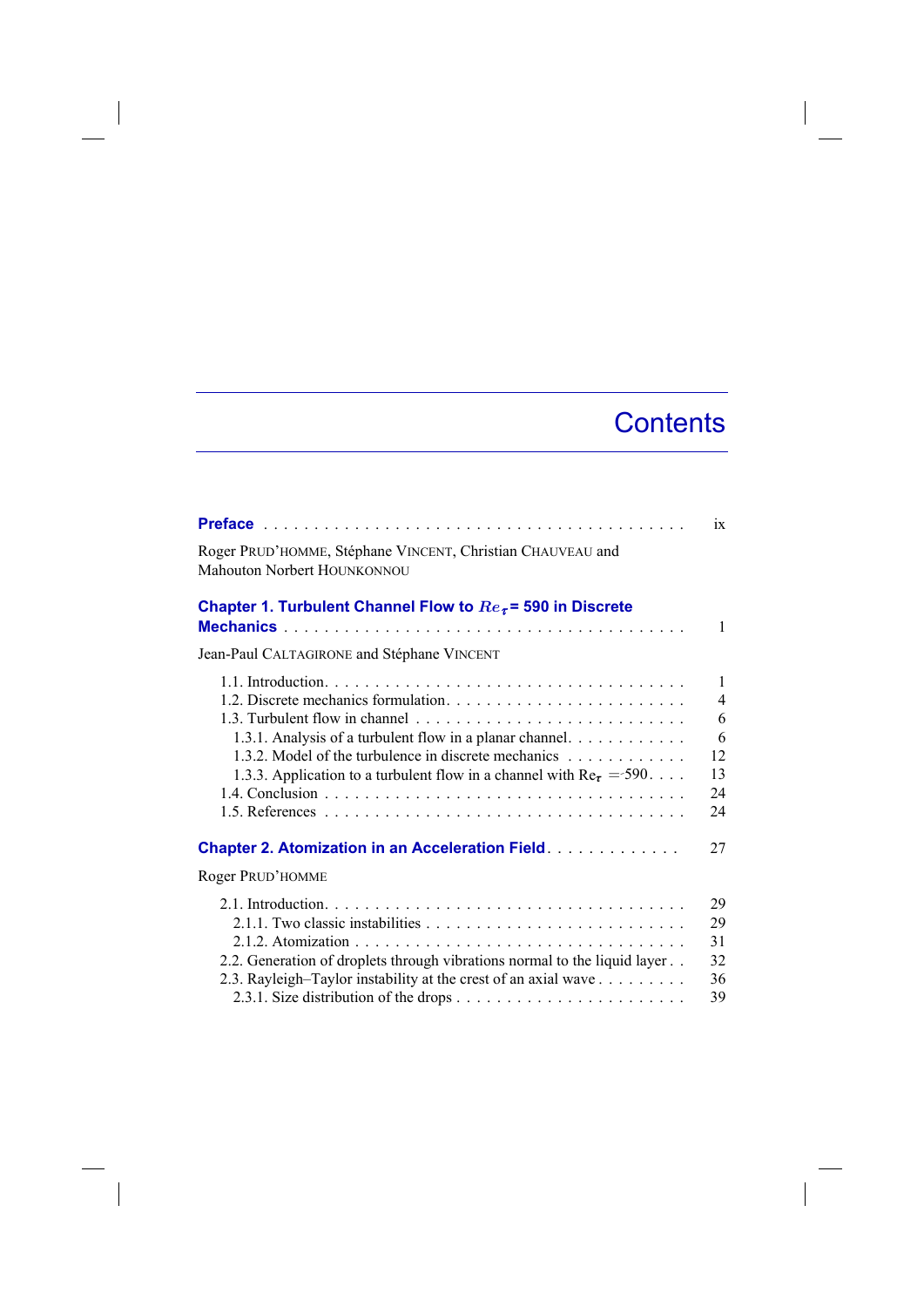vi Fluid Mechanics at Interfaces 2

 $\overline{\phantom{a}}$ 

 $\begin{array}{c} \hline \end{array}$ 

|                                                                                                                                                                                                                                                                                                                | 40<br>40<br>41                                                 |
|----------------------------------------------------------------------------------------------------------------------------------------------------------------------------------------------------------------------------------------------------------------------------------------------------------------|----------------------------------------------------------------|
| <b>Chapter 3. Numerical Simulation of Pipes with an Abrupt</b>                                                                                                                                                                                                                                                 | 45                                                             |
| Tarik CHAKKOUR                                                                                                                                                                                                                                                                                                 |                                                                |
| 3.2.2. Stability of the solver $\ldots \ldots \ldots \ldots \ldots \ldots \ldots \ldots$<br>3.2.3. Introducing the model $\ldots \ldots \ldots \ldots \ldots \ldots \ldots \ldots$<br>3.3.1. Results with the boundary and initial conditions I.<br>3.3.2. Results with the boundary and initial conditions II | 45<br>46<br>46<br>48<br>49<br>51<br>54<br>55<br>67<br>73<br>74 |
| <b>Chapter 4. Vaporization of an Equivalent Pastille Community Chapter 4. Vaporization of an Equivalent Pastille</b><br>Roger PRUD'HOMME and Kwassi ANANI                                                                                                                                                      | 77                                                             |
|                                                                                                                                                                                                                                                                                                                | 78<br>81<br>82<br>82<br>83<br>84<br>85<br>85<br>87<br>91<br>92 |
| <b>Chapter 5. Thermal Field of a Continuously-Fed Drop</b>                                                                                                                                                                                                                                                     | 95                                                             |
| Roger PRUD'HOMME, Kwassi ANANI and Mahouton Norbert HOUNKONNOU                                                                                                                                                                                                                                                 |                                                                |
| 5.1. Drops in a liquid-propellant rocket engine                                                                                                                                                                                                                                                                | 96<br>98                                                       |

 $\overline{\phantom{a}}$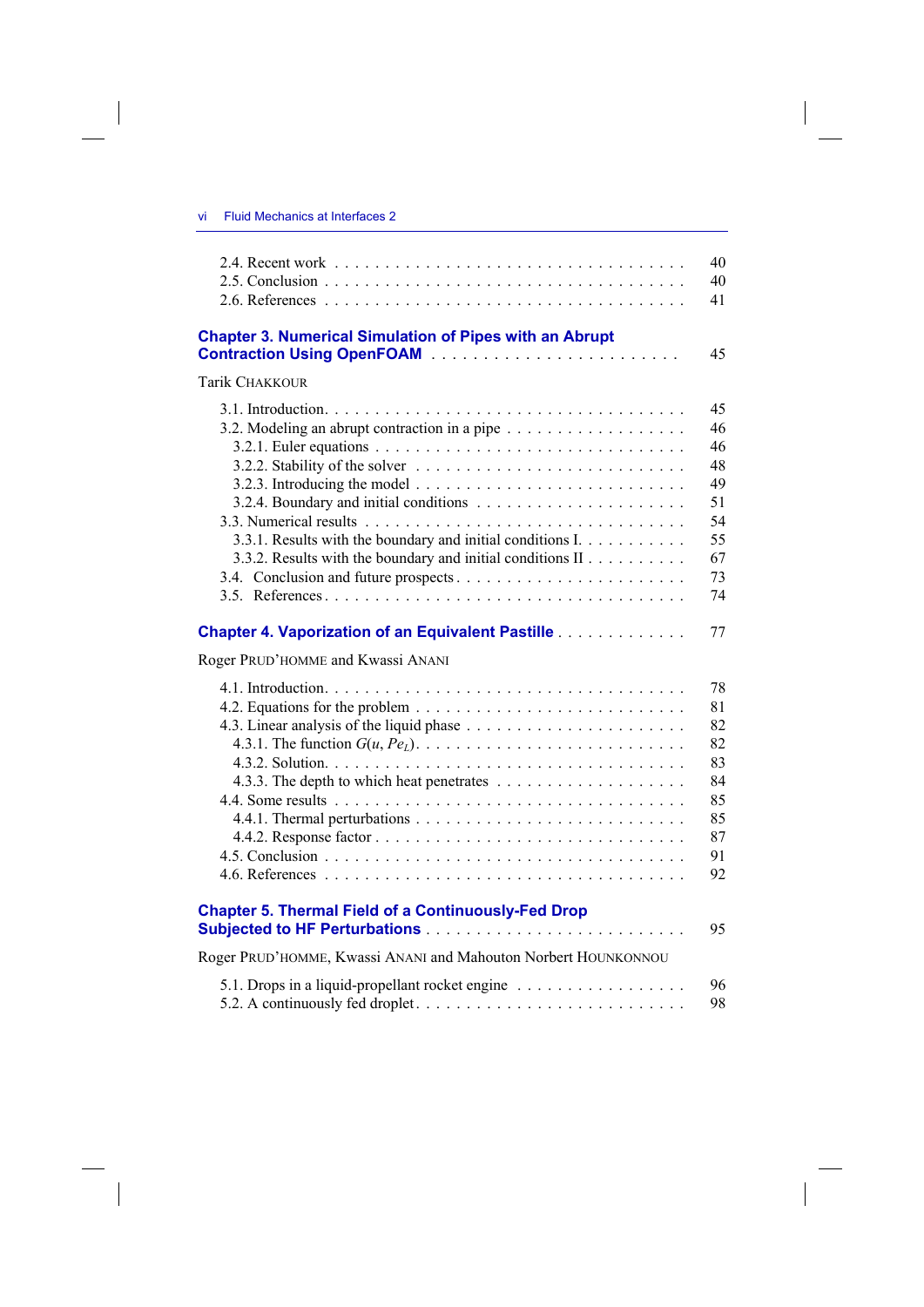$\overline{\phantom{a}}$ 

| 5.3. Equations of the problem. $\ldots \ldots \ldots \ldots \ldots \ldots \ldots \ldots \ldots$ | 99         |
|-------------------------------------------------------------------------------------------------|------------|
|                                                                                                 | 99         |
|                                                                                                 | 101<br>102 |
|                                                                                                 | 103        |
| 5.5. Linearized equations for small harmonic perturbations                                      | 103        |
| 5.6. Thermal field in the drop when neglecting internal convection                              | 107        |
|                                                                                                 |            |
| 5.8. Appendix 1: Coefficients that come into play in                                            | 107        |
| 5.9. Appendix 2: Solving the thermal equation                                                   | 108        |
| 5.10. Appendix 3: The case of the equivalent pastille. $\dots \dots \dots \dots$                | 109        |
| 5.11. Appendix 4: 2D representation for the spherical drop $\dots \dots \dots$                  | 111        |
|                                                                                                 | 113        |
|                                                                                                 |            |
| Chapter 6. Study of the Three-Dimensional and Non-Stationary                                    |            |
| Flow in a Rotor of the Savonius Wind Turbine.                                                   | 115        |
| Francis RAVELOSON, Delphin TOMBORAVO and Roger VONY                                             |            |
|                                                                                                 | 115        |
|                                                                                                 | 116        |
| 6.2.1. Presentation of a physical model                                                         | 116        |
|                                                                                                 | 119        |
|                                                                                                 | 120        |
|                                                                                                 | 120        |
|                                                                                                 | 123        |
|                                                                                                 | 123        |
|                                                                                                 | 124        |
|                                                                                                 | 125        |
|                                                                                                 | 125        |
|                                                                                                 | 126        |
|                                                                                                 | 127        |
|                                                                                                 | 127        |
| 6.5.2. Influence of the angular position of the blades.                                         | 134        |
|                                                                                                 | 144        |
|                                                                                                 | 144        |
|                                                                                                 | 144        |

 $\overline{\phantom{a}}$ 

 $\begin{array}{c} \hline \end{array}$